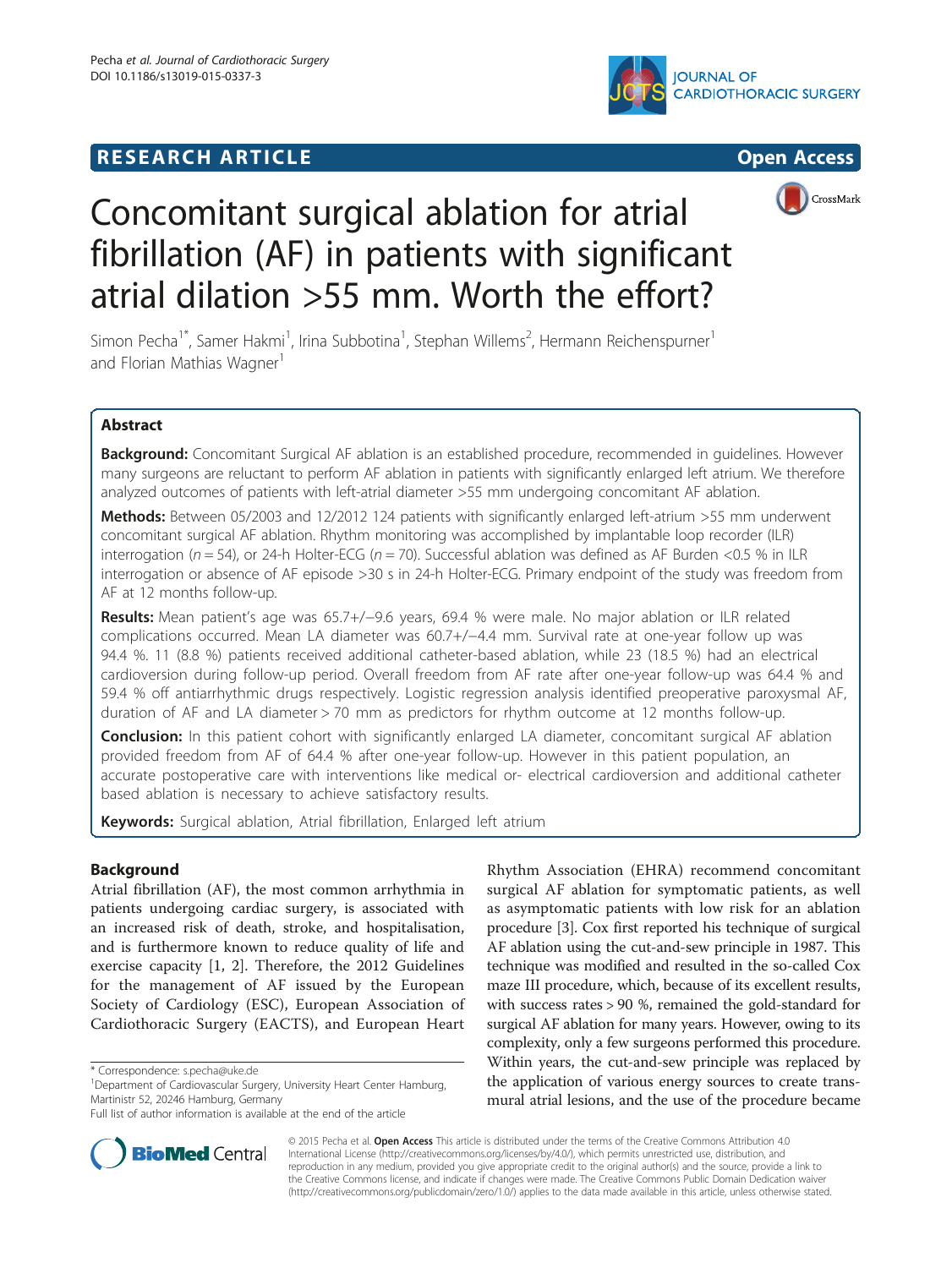widespread [4]. In recent studies published success rates of surgical AF ablation are ranging between 65 % and 90 %, depending on preoperative type of AF, used lesion set and follow-up method [5–10]. Some studies, investigating predictors for rhythm results after AF ablation, have shown, that an enlarged left-atrium >55 mm is associated with a higher risk of ablation failure [10–13]. Therefore, many surgeons are reluctant to perform concomitant surgical ablation procedures in this patient cohort. However there is only little relevant information in the literature, and no clear data exist if there is any certain LA diameter which is associated with impaired results and should probably be used as a cut-off value. Therefore, we aimed to investigate the safety and efficacy of concomitant surgical AF ablation in patients with a severely enlarged LA diameter >55 mm.

### **Methods**

Between May 2003 and December 2012, 603 patients underwent concomitant surgical ablation in our institution. In 124 of these patients a severely enlarged left atrium (>55 mm) was observed on preoperative echocardiography. 82 (66.1 %) patients were treated due to persistent or longstanding-persistent AF, while 42 (33.9 %) received ablation for paroxysmal AF. Data of these patients were prospectively collected into a database and a retrospectively analyzed.

Isolated bilateral pulmonary vein ablation was performed in 12 (9.7 %) patients. Complete left atrial ablation including pulmonary vein isolation, box lesions, and left atrial appendage and isthmus isolation was performed in 78 (62.9 %) patients. Biatrial ablation was conducted in 34 (27.4 %) cases, which included additional right atrial intercaval lesion, isolation of the cavotricuspid isthmus, right atrial appendage and terminal crest.

Pulmonary vein isolation was only used in patients with paroxysmal AF, while biatrial ablation was only used in patients with persistent AF. Complete left-atrial lesion set was used in 30 patients with paroxysmal AF and in 48 patients with persistent- or longstanding persistent AF. Relatively low number of patients receiving biatrial lesion set is associated to the fact that we first started to use biatrial ablation in our institution in 2008. Nowadays, patients with longstanding-persistent AF all receive a biatrial lesion set.

The energy sources applied included argon-based cryoablation (cryoICE cryo-ablation probe, AtriCure Inc., West Chester, OH, USA; Cardioblate CryoFlex Surgical Ablation Probe, Medtronic Inc., Minneapolis, MN, USA) in 24 patients, unipolar radiofrequency ablation (Cardioblate unipolar RF pen, Medtronic Inc.) in 51 patients, and bipolar ablation (Cardioblate BP2 device and Cardioblate Surgical Ablation System Generator, Medtronic Inc.) in 39 patients.

#### Statistical analysis

All statistical analyses were performed using SPSS statistical software version 21.0 (SPSS Inc., Chicago, IL, USA). Continuous values are expressed as mean ± standard deviation and were compared using Student's  $t$ -test or the Mann–Whitney test, as appropriate. Categorical variables are displayed as frequencies, and percentages were compared using the chi-square test or Fisher's exact test, as appropriate.  $P < 0.05$  was considered statistically significant. Reported P values are two-sided. Cox regression analysis was used to determine survival rates and predictors for freedom from AF at 1-year follow-up. ROC analysis was used to identify a cut-off value for LA diameter.

#### Follow-up

All rhythm results were obtained by either implantable loop recorder (ILR) interrogation  $(n = 54)$ , or 24-h Holter-ECG  $(n = 70)$  at three and 12 months' follow-up. AF recurrence was defined as an AF burden > 0.5 % in ER interrogation or a single AF episode with duration > 30 s on the 24-h Holter ECG. Postoperative as well as discharge rhythm results were obtained using 12-lead ECG. The antiarrhythmic drugs and anticoagulation regimens were maintained for 3 months postoperatively in all patients and then adapted according to the rhythm results. In patients without contraindications, amiodarone was used as first-line antiarrhythmic drug therapy; otherwise, other class I or III antiarrhythmic drugs were used for at least three months postoperatively. Echocardiography was performed prior to the surgical procedure.

#### Results

#### Demographic and intraoperative data

Baseline patient characteristics are displayed in Table 1. Mean patients' age was  $68.7 \pm 9.7$  years. Mean left atrial diameter was 60.7+/−4.4 mm. Mean AF duration was  $4.1 \pm 3.8$  years. Mean preoperative LVEF was 51.0 %  $\pm$ 11.7 %. 8 (6.4 %) patients had a history of stroke. Performed surgical procedures were isolated coronary artery bypass grafting (CABG) in 24 patients, aortic valve replacement in 20 patients, and mitral valve repair or replacement in 22 patients. A combined CABG and valve operation was performed in 43 patients; other surgical procedures made up the remaining 15 cases. No major ablation-related complications occurred in any of the patients. 2 patients (1.6 %) experienced perioperative stroke, while 3 patients experienced stroke during 12 months follow-up period. Postoperative new permanent pacemaker implantation rate was 10.1 %.

#### Rhythm results

Freedom from AF was recorded by 12-lead ECG immediately after the procedure and at the time of discharge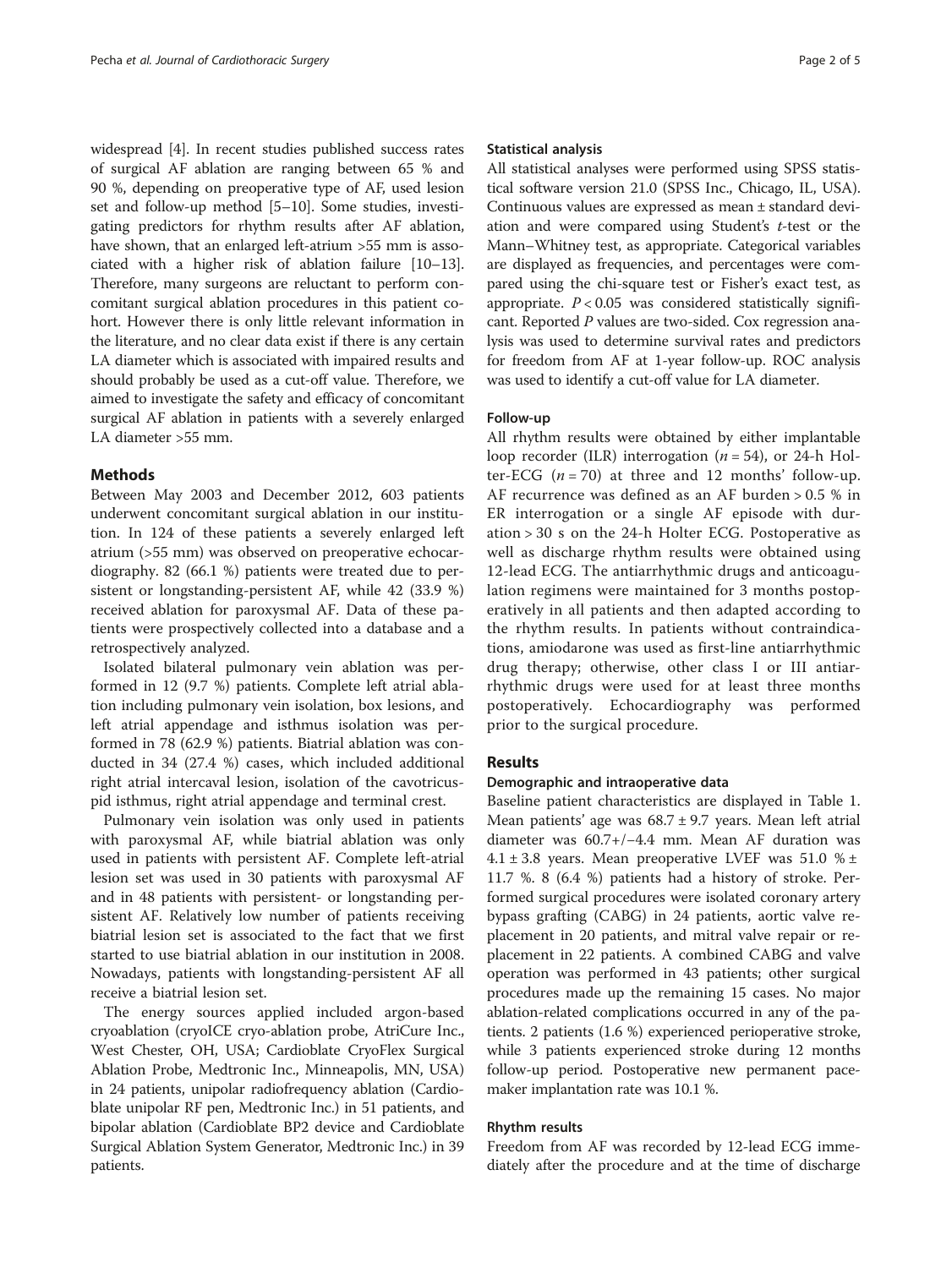#### Table 1 Patients' characteristics

|                               | Patients $n = 124$ |
|-------------------------------|--------------------|
| Age (years)                   | $68.7 \pm 9.7$     |
| Gender (female/male)          | 38/86              |
| AF duration (years)           | $4.1 \pm 3.8$      |
| Paroxysmal AF n (%)           | 42 (33.9)          |
| LA diameter (mm)              | $60.7 \pm 4.4$     |
| LVEF $(% )$                   | $51.0 \pm 11.7$    |
| Prior Stroke n (%)            | 8(6.4)             |
| Diabetes n (%)                | 25 (20.2)          |
| Renal insuffiency n (%)       | 15(12.1)           |
| $COPD n$ (%)                  | 10(8.1)            |
| Coronary artery disease n (%) | 45 (36.3)          |
| Previous MI n (%)             | 18 (14.5)          |

in 52 % and 46 % of patients, respectively. All patients underwent either ER interrogation ( $n = 54$ ) or 24-h Holter ECG monitoring  $(n = 70)$  at three and 12 months' follow-up. 67 patients (54.0 %) also attended a sixmonth follow-up. At three and six months' follow-up, 51 % and 55 % of patients, showed freedom from AF. At 12 months' follow-up, freedom from AF was 64.4 %, and 59.4 % off anti-arrhythmic drugs respectively (Fig. 1). Patients with preoperative paroxysmal AF had statistically significant higher rate of freedom from AF, compared to patients with persistent AF,  $(74.2 %$  vs. 55.3 %; p = 0.02).

Cox regression analysis was used to identify predictors for freedom from AF after 12 months. Preoperative paroxysmal AF  $(p = 0.017 \text{ OR: } 1.36 \text{ CI: } 1.08-2.31)$  as well as shorter duration of AF  $(p = 0.03 \text{ OR } 1.14 \text{ CI}:$ 0.98-1.70) were statistically significant predictors for freedom from AF after 12 months. Furthermore an LA diameter >70 mm was identified in ROC analysis to be a cut off value, predicting ablation failure. Neither demographic data, indication for surgery, lesion set and used energy source had an impact on SR rate after one year.

#### Additional procedures

In patients with persistent AF at the time of follow up, electrical cardioversion was initiated. Patients with recurrence of AF 6 months postoperatively were considered for additional catheter-based ablation, if reasonable. During follow-up period, 23 (18.5 %) received electrical cardioversion, while 11 (8.8 %) had an additional catheter based-ablation. In patients receiving catheter ablation, electrophysiological mapping was performed. 5 patients had gaps in the surgically performed lines, while in 6 patients additional lines were performed. 3 of them were treated due to atrial flutter.

#### Survival

There were no cases of intraoperative death. The inhospital mortality rate was 1.8 %, while the 30-day mortality rate was 2.7 %. The one-year survival rate was 94 % for the entire patient population. There were no differences in survival between patients with successful ablation and those with ablation failure during 1-year follow-up period.

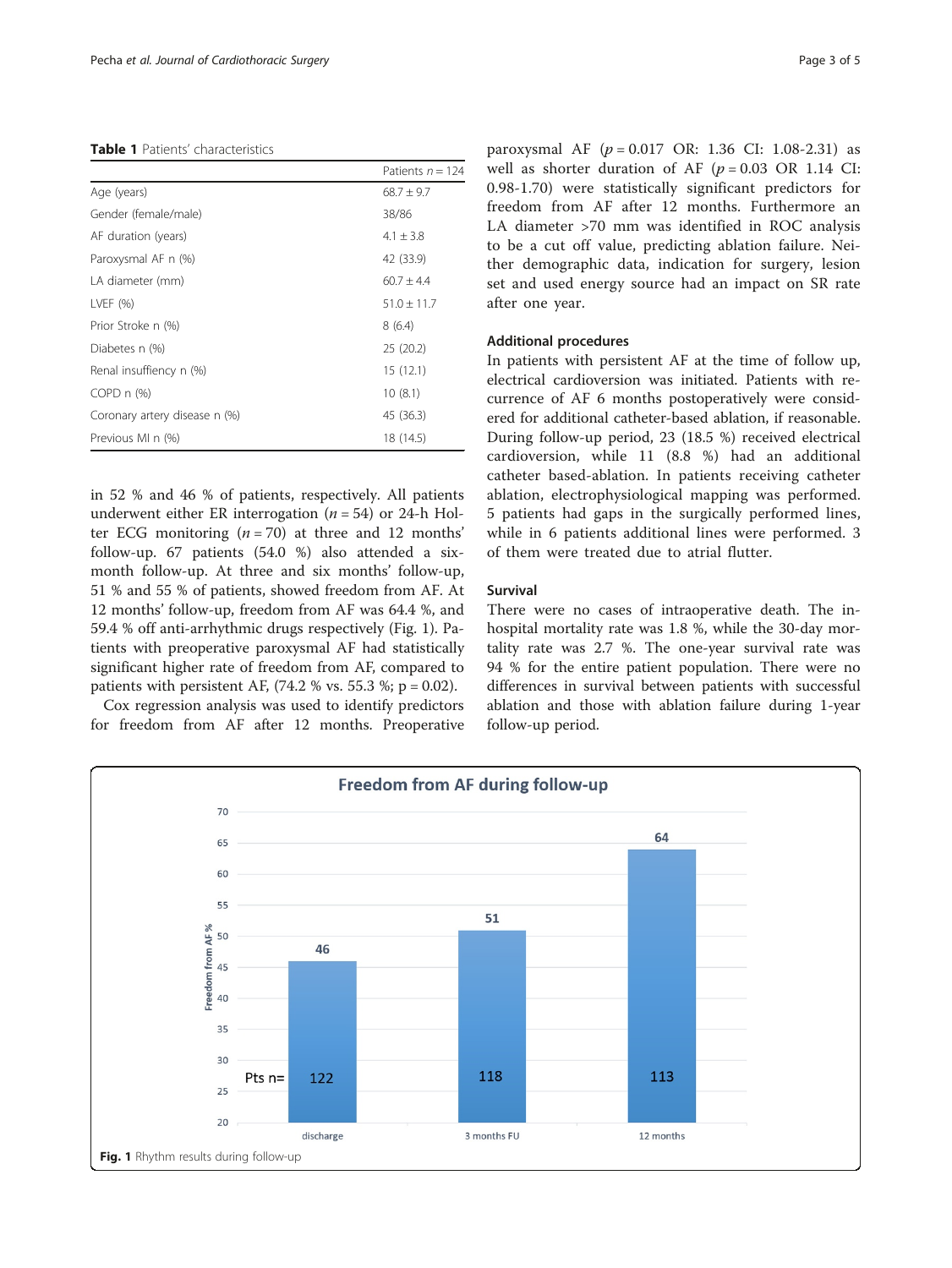#### **Discussion**

This study investigates the impact of concomitant surgical AF ablation in a patient cohort with significantly enlarged  $LA > 55$  mm. We have shown, that even in this group of patients, that is considered as a population with high risk for ablation failure by many surgeons, satisfactory results for SR restoration can be achieved. Freedom from AF was 64.4 % and 59.4 % off antiarrhythmic drugs after one-year follow up in our study. We observed significantly higher SR restoration rate results in patients with preoperative paroxysmal AF, compared to those with persistent- or long-standing persistent AF, a finding which is well-known and in line with several previously published papers. Searching for predictors of ablation success, in our study, preoperative paroxysmal AF was the only statistically significant predictor in univariate logistic regression analysis. In contrast to other previously published studies, we did not observe an influence of the used lesion set on ablation success [14, 15]. Especially in patients with persistent- or longstanding persistent AF several studies have shown superior results for biatrial ablation [9, 15]. However our results may be explained due to the relatively small number of patients that received biatrial lesion set in our cohort, so that the statistical power might be too small and superior results in the biatrial group might not reach statistical significance. Furthermore we did not find any influence of the used energy source on ablation success, a result that has been also published by other groups.

Also the type of surgical procedure did not influence the rhythm outcome in patients with significantly enlarged LA. We found that patients with larger LA had more often Mitral valve disease, an observation, previously described in other studies [16].

Several studies have shown an impact of LA size on ablation success. Damiano et al. have reported that an enlarged LA diameter is a predictor for late failure after Cox-Maze IV procedure [11]. Similar observation has been previously published by our group in a cohort of 503 patients receiving surgical AF ablation. In a multivariate logistic regression analysis we also found LA size to be a predictor for ablation failure [10]. Ad et al. have published a study of patients with surgical AF ablation, where they compared outcomes of patients with LA diameter > 55 mm with those with LA diameter <55 mm. In the one-year analysis patients with small LA had superior results, but at 2 year follow-up patients with large and small atria had similar SR rates.

In our study we found that patients with enlarged LA >55 mm still have good SR rate after 1-year follow-up. However in logistic regression analysis, LA diameter of 70 mm seems to be a cut-off value where ablation results tend to be significantly worse. This finding is in line with the data published by Ad et al., they observed

an LA diameter between 70 and 80 mm as predictor for failure of ablation [16].

In our patient population, surgical AF ablation was safe and feasible in this group of patients with significantly enlarged LA. We had no ablation-related mortality or morbidity in any of our patients. These findings are consistent with a previously published study of Ad et al. They showed, in a propensity-score matched analysis of 178 high-risk patients with an additive Euroscore > 6, that even in a high risk cohort, there is no additional operative risk when performing AF ablation compared to a non-ablation group [17].

The one-year survival rate was 94.4 % in our cohort without differences in patients with SR restoration and those with failure of ablation. There is only little published data on the effect of SR restoration after AF ablation on survival. According to our data, survival rates did not differ significantly between patients with- or without successful AF ablation. This finding is in contrast with a previous published study by Louagie et al., in which a successful Cox maze procedure with restoration of sinus rhythm resulted in a higher survival rate in those patients [18]. Furthermore previous published study by McCarthy et al. has shown a mid-term survival benefit for patients with AF receiving concomitant surgical ablation. In their propensity-score matched analysis including 4947 patients, they compared patients with AF receiving ablation ( $n = 423$ ), patients with AF receiving no ablation  $(n = 129)$  and patients without AF. They found out that patients in the AF ablation group had lower mortality during mid- term follow-up, compared with patients with AF without ablation. The mortality rate of treated patients at last follow-up was similar to those of patients without AF [19].

The absence of a demonstrable survival benefit for patients who had sinus rhythm restoration in our study could be due to the relatively small number of patients and the limited follow-up time of 12 months.

In our patient population, 64.4 % of patients were in sinus rhythm after a one-year follow-up. All rhythm results were obtained using 24-h Holter ECG or ER monitoring, according to the 2012 published ESC/EHRA/ EACTS guidelines [3]. This may be one of the reasons for the lower sinus rhythm rates compared to previous published studies where the rhythm follow-up used only 12-lead ECG [12, 20]. Another reason may be the fact that we were dealing with a population with a significantly enlarged  $AF > 55$  mm where the success rates of AF ablation tend to be lower. However, given the potential long-term benefits of the restoration of sinus rhythm, particularly in patients concomitant surgical ablation is worth considering even in this surgically high-risk population, despite of potentially longer operative times.